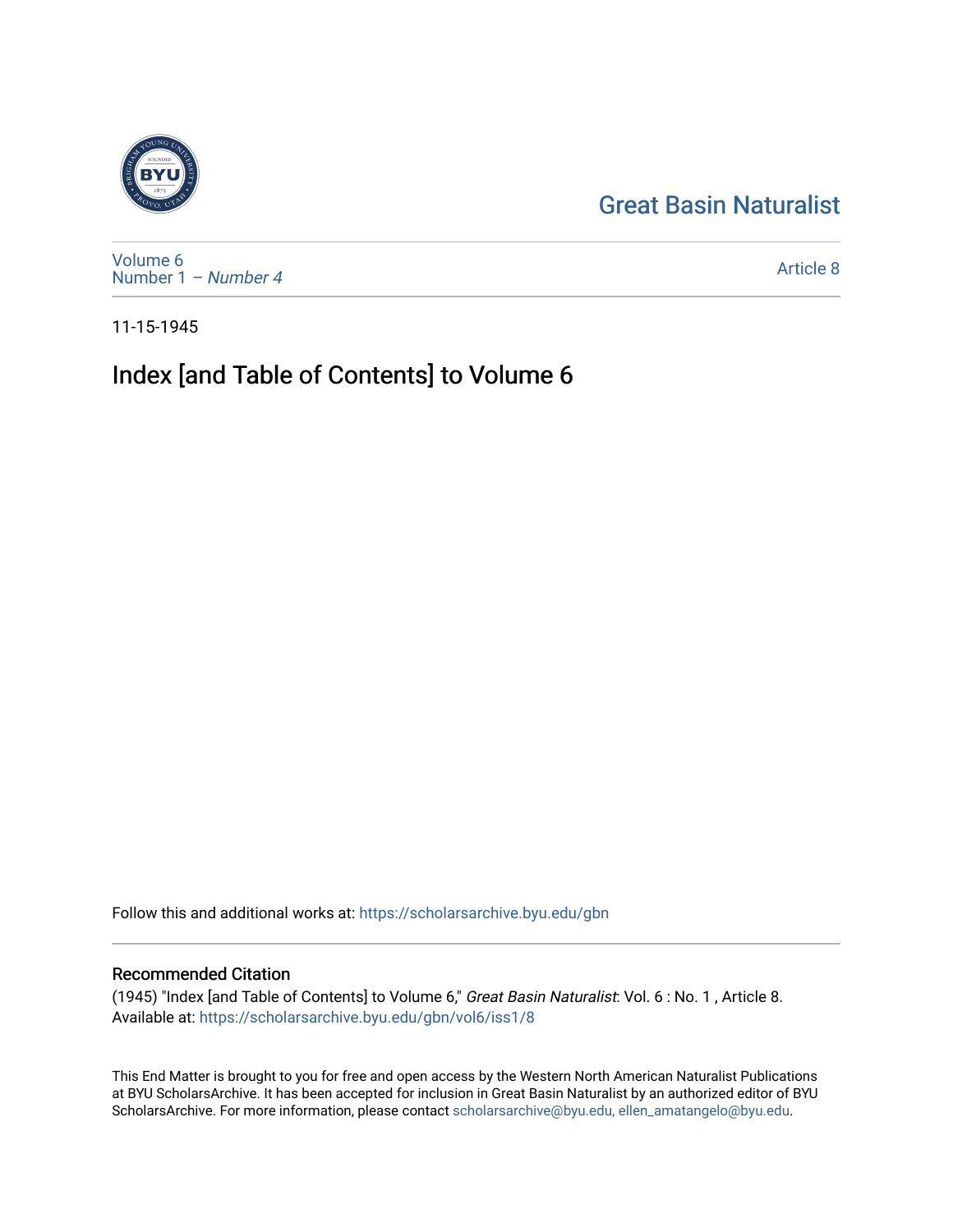# The Great Basin Naturalist

Volume \\. 1945

Vasco M. Tanner. Editor



PUBLISHED AT PROVO, UTAH, BY THE DEPARTMENT OF ZOOLOGY AND ENTOMOLOGY OF BRIGHAM YOUNG UNIVERSITY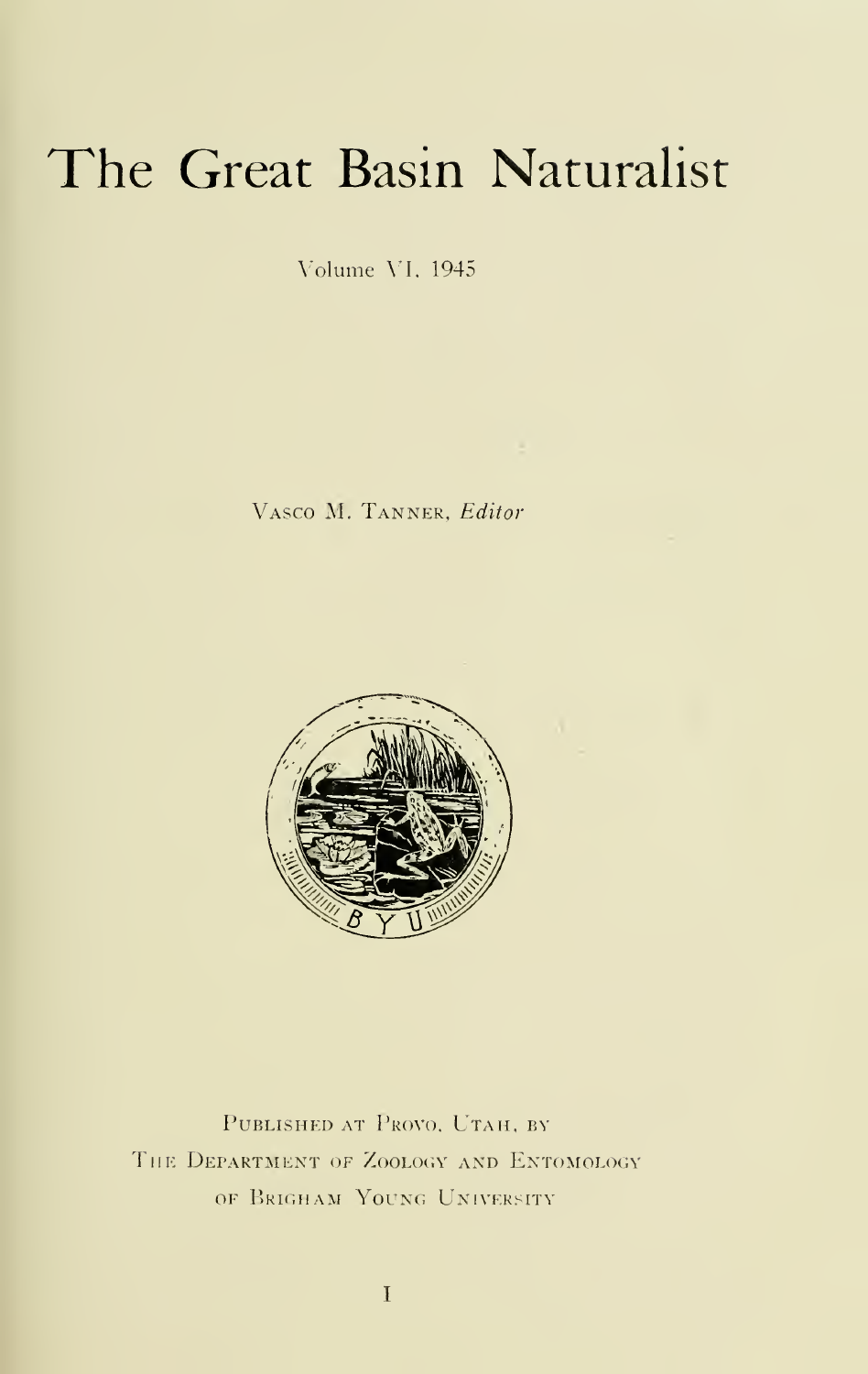#### TABLE OF CONTENTS

### $\sqrt{\text{OLCME}}$   $\sqrt{\text{V}}$

 $\mathcal{A}^{\mathrm{c}}$  .

#### NUMBERS 1-4 — NOVEMBER 15, <sup>1945</sup>

| Biotic Communities of the Southern Wasatch and Uinta Moun-<br>tains, Utah, C. Lynn Hayward | Page<br>$\vert$ |
|--------------------------------------------------------------------------------------------|-----------------|
| A New Species of Araeoschizus (Coleoptera-Tenebrionidae),                                  | -125            |
| Some Corrections in Hesperotettix, W. W. Henderson                                         | 126             |
| Water Birds Observed at Rock Island, Utah Lake, in 1932.                                   |                 |
| The Plant Clear-eye or See-bright, a New Record for Utah,                                  | 128             |
|                                                                                            |                 |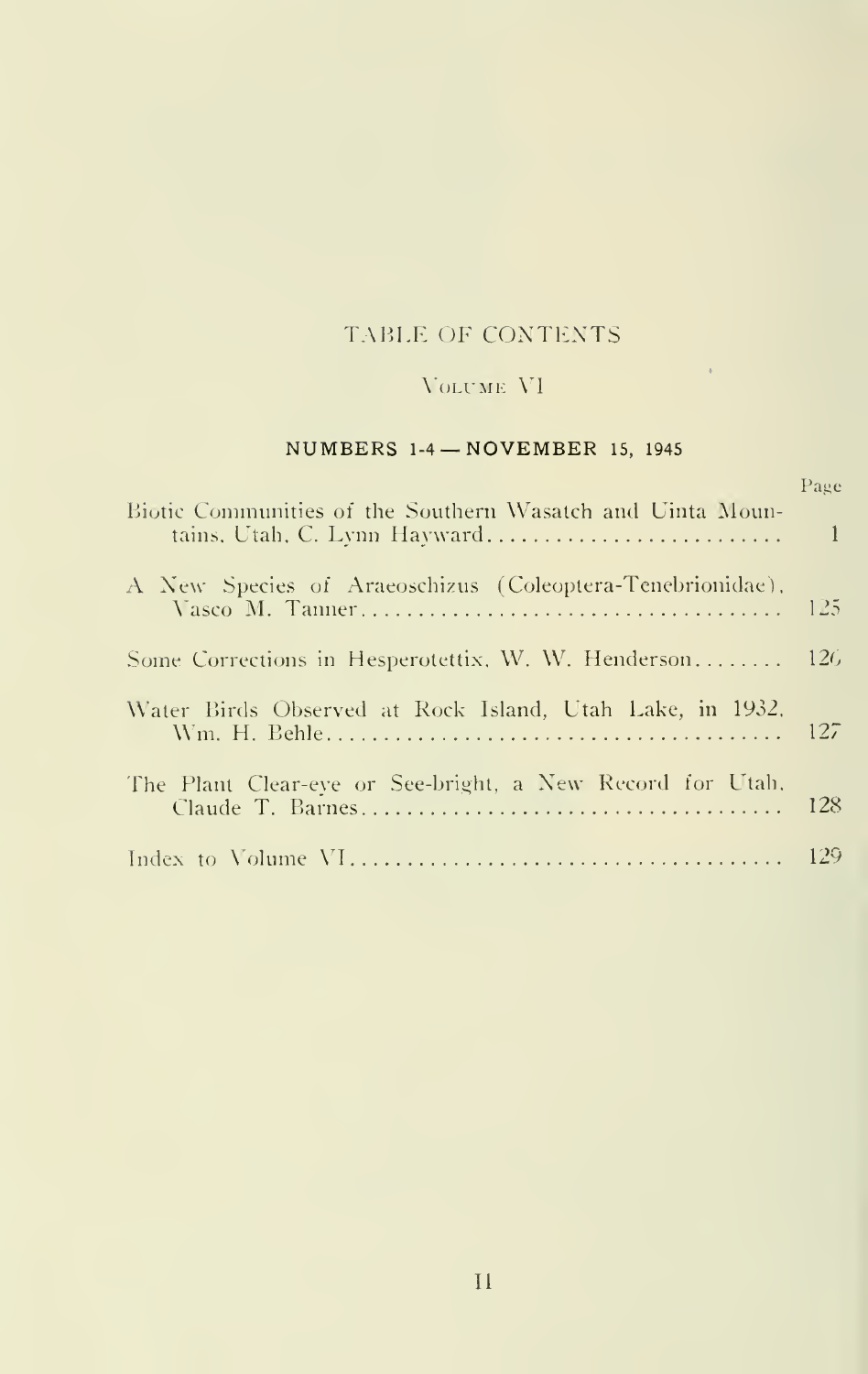#### INDEX TO VOLUME VI

The species described in this volume appear in bold-face type in this index.

A New Species of Araeoschizus, 125. Araeoschizus airmeti Tanner, 125.

Barnes. Claude T., article by, 128. Behle, W. H.. article by, 127. Biotic Communities of the Southern Wasatch and Uinta Mountains, Utah, 1.

Hayward, C. Lynn, article by, 1. Henderson, W. W., article by, 126.

Index to Volume VI, 129.

Some Corrections in Hesperotettix, 126.

 $\overline{a}$ 

Table of Contents, 1I. I'anner, Vasco M., article by, 125. The Plant Clear-eye or See-bright, a New Record for Utah, 128.

Water Birds Observed at Rock Island, Utah Lake, in 1932, 127.

Date of mailing December 31, 1945